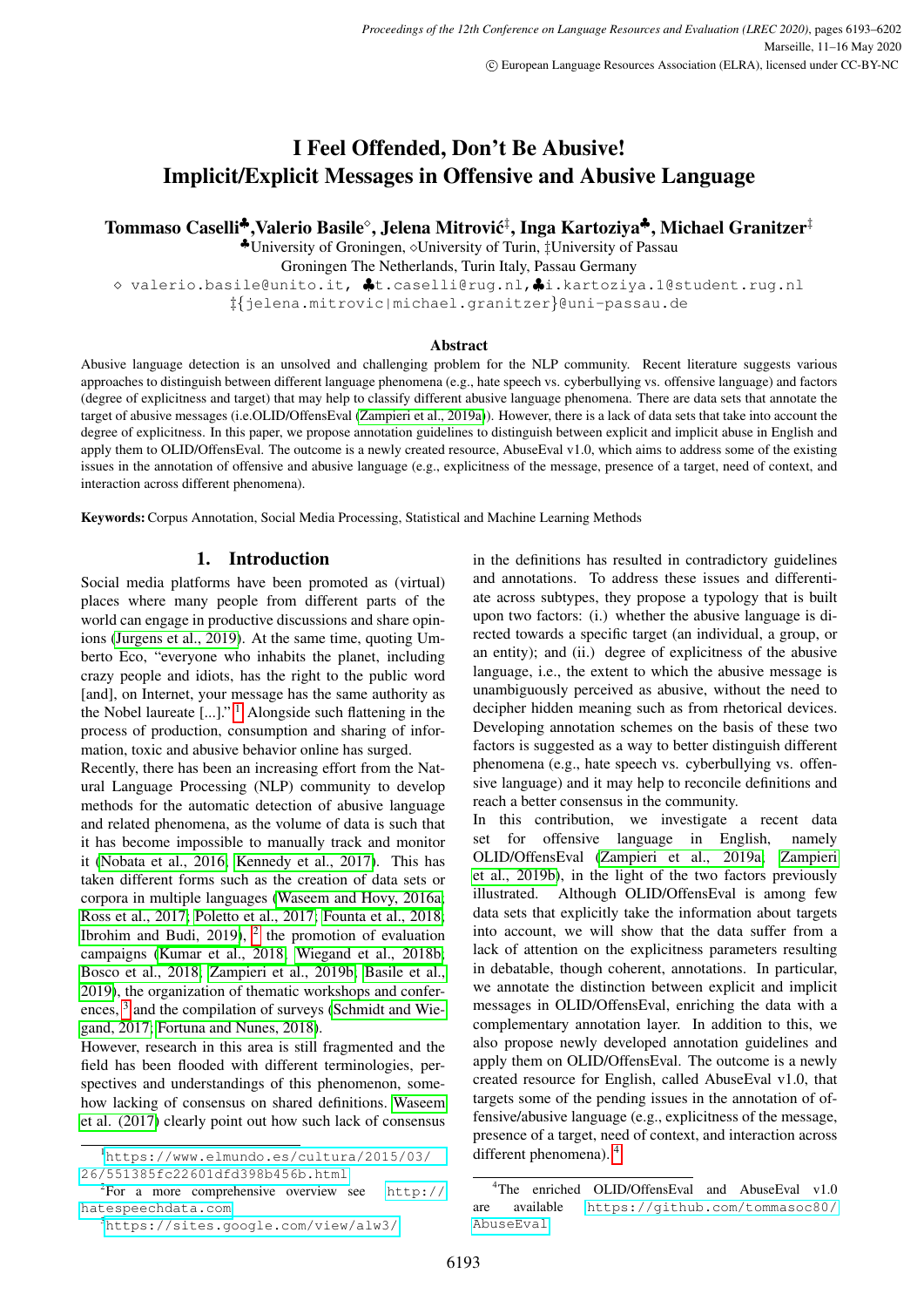## 2. OLID: An In-Depth Analysis

OLID [\(Zampieri et al., 2019a\)](#page-9-0), Offensive Language Identification Dataset, has been introduced in the context of the SemEval 2019 shared task on offensive language detection (OffensEval, [Zampieri et al. \(2019b\)](#page-9-5)). This data set is a collection of English tweets. The most innovative aspect of it is the annotation of the target of an offensive message. As it was mentioned above, [Waseem et al. \(2017\)](#page-9-7) introduced target as one of the factors in their proposed abusive language typology. OLID/OffensEval has been created by applying a hierarchical annotation scheme distinguishing three different levels (subtasks A, B and C):

- whether a message is offensive or not  $(A)$ ;
- whether the offensive message has a target or not (B);
- whether the target of the offensive message is an individual, a group, or other (i.e., an organization, an event, an issue, a situation) (C).

The annotation has been conducted via Figure Eight, a crowdsourcing platform<sup>[5](#page-1-0)</sup>. Data quality was ensured by selecting only experienced annotators and using test questions to discard individuals not reaching a minimum reliability threshold. Messages were retrieved using a keyword approach through Twitter API. As reported in [Zampieri et](#page-9-0) [al. \(2019a\)](#page-9-0), the authors selected political and non-political keywords, refining their list after a trial annotation. The largest amount of offensive material (58%) resulted from the Twitter "safe" filter (i.e., messages already flagged by twitter as unsafe).

We focus on sub-task A, i.e, whether a message is offensive or not, and we break our analysis into two blocks, namely (i.) basic properties  $(\S 2.1.)$  $(\S 2.1.)$ ; and (ii.) keywords  $(\S 2.2.)$  $(\S 2.2.)$ .

#### <span id="page-1-1"></span>2.1. Basic Properties

Our analysis of the basic properties of OLID consists of two parameters (besides the raw number of messages per class) – average message length and *offensive prior* (described later in this section). To compute these statistics, we pre-processed the data by removing hashtag symbols and tokenizing the messages using the NLTK Tweet tokenizer. We did not split hashtags composed by multiple words in separate tokens. In Table [1](#page-1-3) we report the results for both training and test distributions.

<span id="page-1-3"></span>Table 1: OLID statistics per class: number of messages, average message length in tokens, average Offensive Prior. Asterisks mark statistical significance differences (*p* < 0.05). OFF = offensive;  $NOT = not$  offensive.

| <b>Class</b> | <b>Stats</b>           | Train     | <b>Test</b> |
|--------------|------------------------|-----------|-------------|
|              | # messages             | 4.400     | 240         |
| OFF          | Avg. Length (token)    | 24.88*    | 25.91       |
|              | Offensive Prior (avg.) | $0.2547*$ | $0.2306*$   |
| <b>NOT</b>   | # messages             | 8.840     | 620         |
|              | Avg. Length (token)    | 21.90     | 28.10       |
|              | Offensive Prior (avg.) | 0.0614    | 0.0370      |

<span id="page-1-0"></span><sup>5</sup><https://www.figure-eight.com/>

The distribution of the messages in the two classes reflects a *de facto* standard in the creation of offensive or abusive language data sets, whereby the negative class, i.e., the non offensive messages, actually represent the majority of the data (in this case, 67%). Such a distribution is interpreted as an attempt to mirror the distribution of offensive/abusive messages on social media platforms.

The average message length gives a quick overview of the distribution of the data in the two classes. We can observe that both in training and test, offensive messages (OFF) are actually quite long (24.88 tokens for training and 25.91 tokens for test, respectively), and comparable with the non offensive ones (NOT). However, standard deviations suggest that the distribution of the messages is quite skewed in both training and test for both classes, having values between 15.73 (NOT) and 16.52 (OFF) for training, and 15.31 (NOT) and 15.94 (OFF) for test. Furthermore, we observe that the most frequent message length in the training distribution is comparable between the two classes, namely 7 tokens (138 cases) for OFF and 6 tokens (358 cases) for NOT. On the contrary, we find that in the test distribution the most frequent message length is actually higher: 9 to-kens for OFF (11 cases) and 19 tokens for NOT (18 cases)<sup>[6](#page-1-4)</sup>. Finally, we observe that length difference between offensive and not offensive messages in training is statistically significant  $(p<0.05$ ; Mann-Whitney test) while this does not occur in the test data.

The second parameter, on the other hand, assesses the offensive prior, or offensiveness prior score, of messages per class. The score is calculated by means of a weighted of-fensive dictionary [\(Wiegand et al., 2018a\)](#page-9-8),  $^7$  $^7$  and is inspired by previous work on bias identification in abusive language data sets [\(Wiegand et al., 2019\)](#page-9-9). The score has been obtained as follows: first, we stemmed the messages and the entries in the dictionary to increase the possibility of finding a token; secondly, we calculate the offensive prior by averaging the dictionary scores of all matched items in the dictionary. In this case, differences between offensive and not offensive messages, both in the training and in the test distribution, clearly emerge. Furthermore, the difference in offensive prior is statistically significant (*p*<0.05; Mann-Whitney test) in both distributions.

#### <span id="page-1-2"></span>2.2. Keywords

We extracted the top 50 keywords per class per distribution by applying a tf-idf approach. In Table [2](#page-2-0) we report the top 10 keywords, due to space limitations. [8](#page-1-6) As the table illustrates, and as the manual investigation confirms, offensive messages show a higher number of profanities, racial and sexist slurs than the not offensive ones. However, the distinction appears to be slightly less clear-cut than what was expected, as some slurs and profanities also appear in messages labelled as not offensive.

The trend emerging from this analysis is that the keyword

<span id="page-1-4"></span><sup>&</sup>lt;sup>6</sup>Notice that the top five most frequent length messages in test for the OFF are: 9 tokens (11), 16 tokens (10), 12 tokens (9), 13 tokens (9) and 15 tokens (9)

<span id="page-1-6"></span><span id="page-1-5"></span> $7$ We have used the extended version of the dictionary

<sup>&</sup>lt;sup>8</sup>The whole list is available at  $https://github.com/$ [tommasoc80/AbuseEval](https://github.com/tommasoc80/AbuseEval)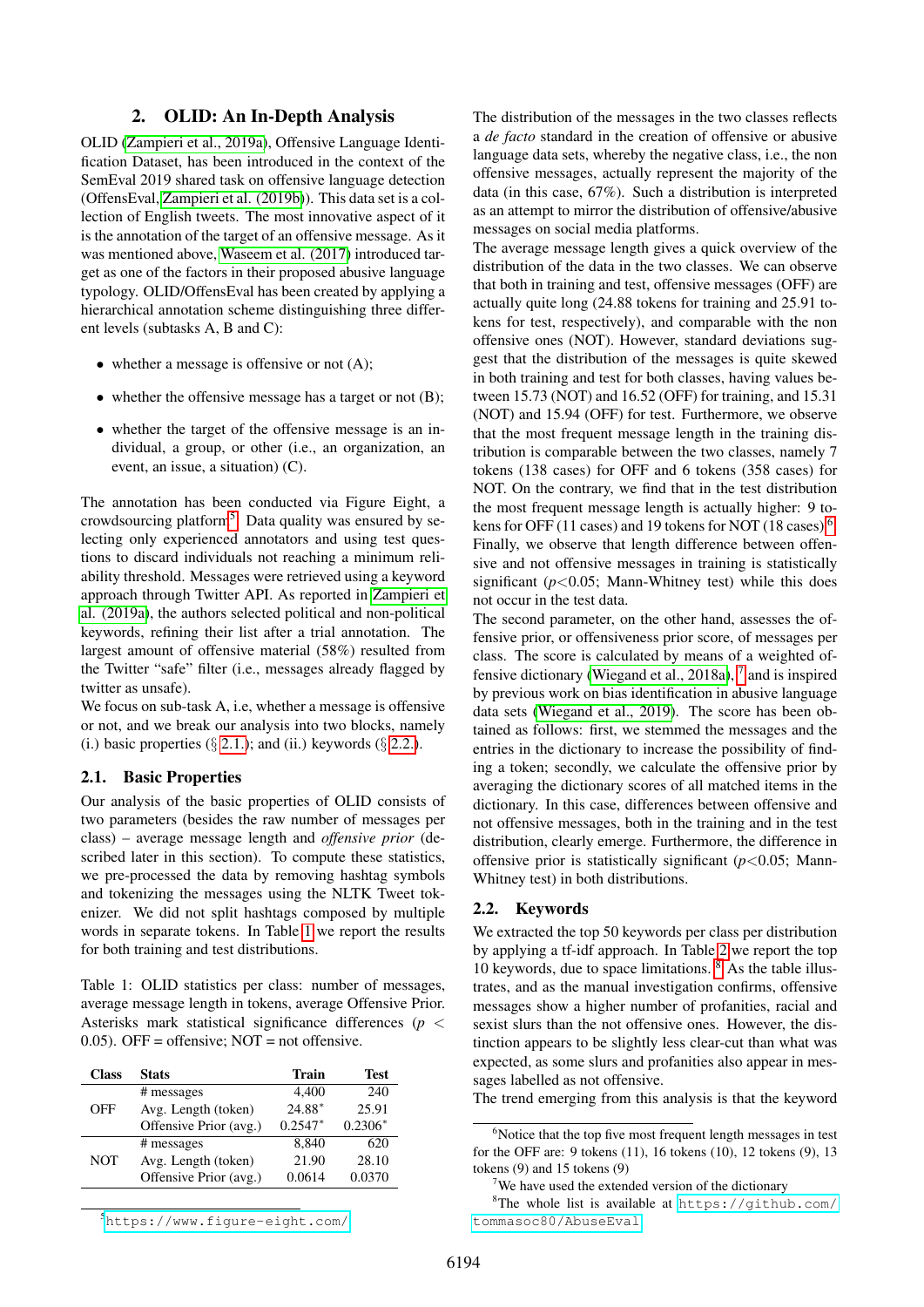<span id="page-2-0"></span>Table 2: OLID top 10 keywords per class

| Class      | Train               | Test         |
|------------|---------------------|--------------|
|            | fuckbucket          | davidhogg    |
|            | pornhub             | bitch        |
|            | ostrich             | female       |
|            | dickmatized         | fuck         |
| OFF        | bunk                | clown        |
|            | hungery             | oh           |
|            | batting             | potus        |
|            | dickhead            | extremely    |
|            | dillusional         | racist       |
|            | fuckass             | 5k           |
|            | austria             | nickidagoat  |
|            | follback            | fucking      |
|            | fluffy              | revolting    |
|            | kingggg<br>dd       | literally    |
| <b>NOT</b> |                     | titty        |
|            | eggman              | irish        |
|            | burger              | sam          |
|            | Imfaoooooo          | muslim       |
|            | darling             | ripmacmiller |
|            | razzinfrazzinmaggle | pink         |

approach used to retrieve potentially offensive messages seems to be somehow biased towards *explicit* expression of offense, i.e., words or phrases that are unambiguous in their potential to be offensive [\(Waseem et al., 2017\)](#page-9-7).

#### 3. Explicit or Implicit?

<span id="page-2-5"></span>Among the participants to SemEval 2019 Task 6: OffensEval, the Duluth system [\(Pedersen, 2019\)](#page-8-9) is particularly interesting, being a very competitive dictionary-based approach to distinguish whether a message is offensive or not (sub-task A). In particular, a list of 563 profanity words (or black-listed words) has been created by merging together different sources of information, such as terms in the offensive messages of the OffensEval training data that occur five times or more, terms in the hateful messages of the Hat-Eval training data that occur five times or more, and blacklists found online. The final approach is very simple: if the message contains one or more of the words in the 563 word list, it is considered as offensive.

We re-implemented the Duluth's approach using again [Wiegand et al. \(2018a\)](#page-9-8)'s extended dictionary. In this case, we decided not to use all words in the dictionary but rather a subset of highly potentially offensive and abusive words by empirically setting an offensiveness threshold at 0.75, for a total of 861 terms. Following [Pedersen \(2019\)](#page-8-9)'s approach, we have marked any message that contains one or more offensive words above the threshold as offensive. Similarly to the computation of the offensive prior, we stemmed the tokenized data both in the messages and in the dictionary. Table [3](#page-2-1) reports the results of our dictionary-based approach (Dictionary) in terms of precision (P), recall (R) and macroaveraged F1 as in the OffensEval shared task. It is compared to the best system at OffensEval — NULI [\(Liu et al.,](#page-8-10) [2019\)](#page-8-10), a model based on fine-tuning BERT [\(Devlin et al.,](#page-8-11) [2019\)](#page-8-11) using OLID; Duluth and a linear SVM baseline introduced by the task organizers [\(Zampieri et al., 2019a\)](#page-9-0).

The results of our dictionary-based approach are very competitive and point in the same direction as the Duluth system, showing that OLID/OffensEval is very rich in messages that contain explicit markers of offensiveness. To have a better overview of the actual amount and instances

<span id="page-2-1"></span>Table 3: OffensEval - Test: Evaluation of dictionary-based system and comparison against NULI, Duluth, and SVM baseline.

| Approach   | <b>Class</b> | P    | R    | F1 (macro) |  |
|------------|--------------|------|------|------------|--|
| Dictionary | NOT          | .836 | .872 | .722       |  |
|            | OFF          | .629 | .558 |            |  |
| NULI       | NOT          | .902 | .908 | .828       |  |
|            | OFF          | .758 | .745 |            |  |
| Duluth     | <b>NOT</b>   | .832 | .900 | .735       |  |
|            | OFF          | .673 | .533 |            |  |
| <b>SVM</b> | NOT          | .800 | .920 | .690       |  |
|            | OFF          | .660 | .430 |            |  |

of explicit offensive messages in the data set, we performed a manual annotation.

We considered only the messages originally labelled as offensive in both the training and test data, and we applied a straightforward annotation rule: if a message contains a profanity or a slur, we consider it as an explicit instance; otherwise, messages are annotated as implicit. Given that explicit markers of offensiveness are in part culturally dependent, and that none of the authors is a native English speaker nor is based in any of the Anglo-Saxon speaking countries, cases of doubts were addressed by making use of an online resource, namely Urban Dictionary<sup>[9](#page-2-2)</sup>, a crowdsourced online dictionary for slang words and phrases. For any word or expression the annotators did not know or were not familiar with, all associated meanings were checked. The use of Urban Dictionary has helped to clarify doubts and to take non-ambiguous decisions, i.e., decisions not dependent on the personal annotator background, on how to treat special constructions such as abbreviations. Abbreviations in the context of instant messaging or microblogging can be used either to save space, thus substituting long phrases: for instance, "*as far as I know*" is commonly abbreviated with "afaik"; or to mask negative expressions, profanities, or slurs. In this annotation task, whenever an abbreviation is found in Urban Dictionary and any of its meaning denotes an expression of an offense, abuse, or hate, the whole message is marked as explicit. To better illustrate our decisions, consider the following examples

<span id="page-2-3"></span>1. @USER @USER F Hope! Since he's 'NOT smarter than a 5th grader' maybe she is! [OffensEval:train id: 36226]

where we have marked abbreviations in bold:

2. @USER @USER I'm sorry but damn she is hot af [OffensEval:train id: 26674]

In example [1](#page-2-3) the use of *F* is not considered as an abbreviation that may trigger an explicit offense. Although *F* exists as an entry in Urban Dictionary, its meaning is highly positive as it is used in the context of online gaming to pay respect to gamers who got killed<sup>[10](#page-2-4)</sup>. On the other hand, the abbreviation *af* is attested as the abbreviation of a wellknown phrase that is offensive and potentially abusive, as

<span id="page-2-4"></span><span id="page-2-2"></span><sup>9</sup><https://www.urbandictionary.com>

<sup>10</sup>[https://knowyourmeme.com/memes/](https://knowyourmeme.com/memes/press-f-to-pay-respects) [press-f-to-pay-respects](https://knowyourmeme.com/memes/press-f-to-pay-respects)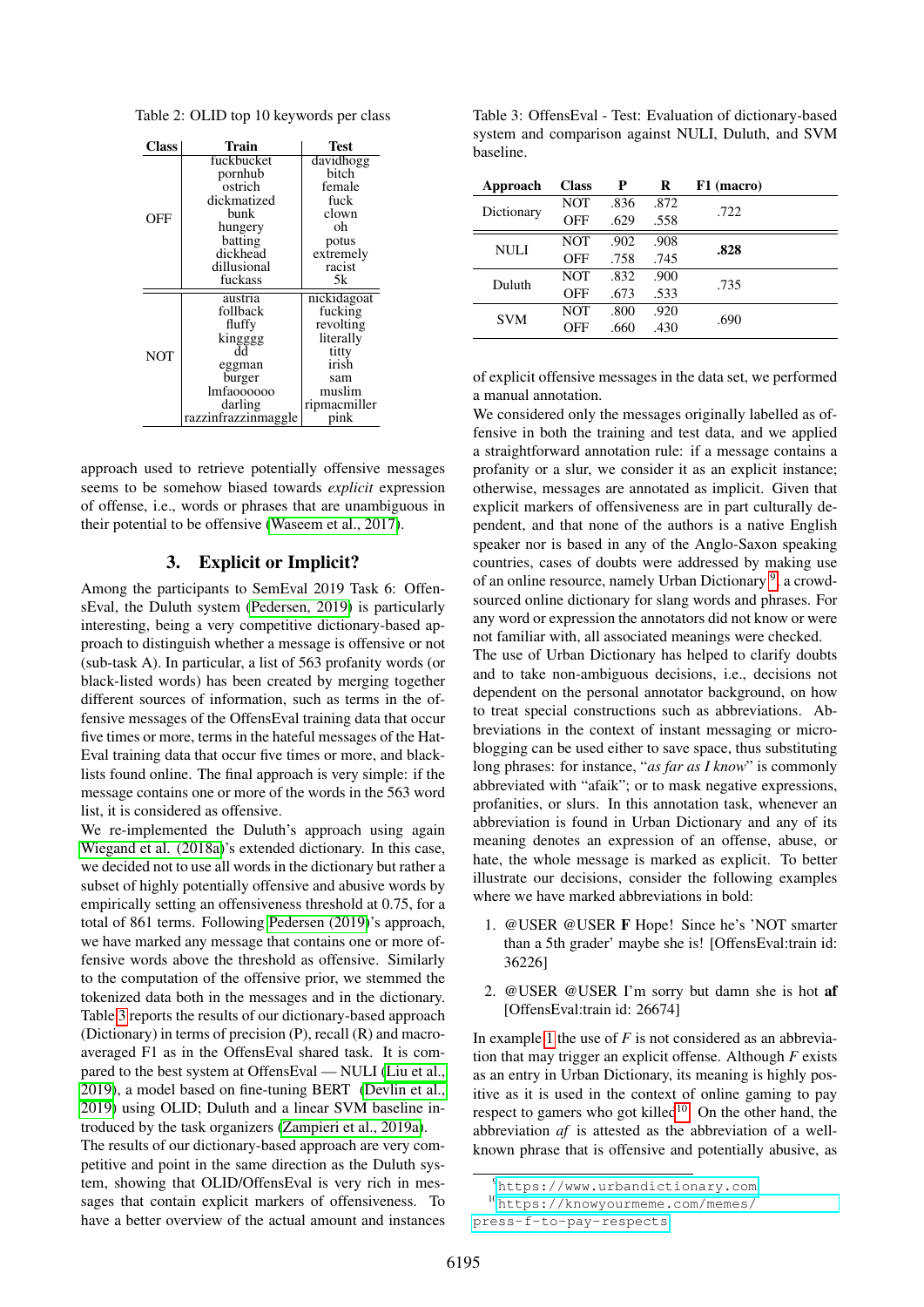in this case. However, in this case, even without the expression *af*, the message would still be considered offensive due to the presence of *damn*.

Table [4](#page-3-0) illustrates the results of our annotation on the offensive messages in the training and test distributions.

<span id="page-3-0"></span>Table 4: OffensEval: Explicit vs. Implicit offensive messages.  $EXP = EXPLICIT$ ;  $IMP = IMPLICIT$ .

| Data distribution | <b>Class</b> | <b>Messages</b> |
|-------------------|--------------|-----------------|
| Train             | EXP          | 2.901           |
|                   | <b>IMP</b>   | 1.499           |
| <b>Test</b>       | EXP          | 154             |
|                   | IMP          | 86              |

Table [4](#page-3-0) shows that more than 65% of the messages in the training distribution contain at least one token that explicitly encodes an offense, while in the test distribution this occurs in 59% of the cases. Furthermore, by assuming a "perfect" dictionary for markers of explicit offense/abuse, i.e., a dictionary with all profanities and slurs with all possible spelling variations, the results of a dictionary-based system would reach an F1 of .783 for the offensive messages, which would correspond to an increase of 3.17 points when compared to the results of the best participating system at OffensEval (i.e., NULI).

## 4. Abusive or Offensive?

<span id="page-3-4"></span>The annotation of the explicit-implicit dimension of the offensive data raised questions on the phenomenon represented in OLID/OffensEval, in the lights of previous annotation initiatives, namely [Founta et al. \(2018\)](#page-8-3), existing definitions of offensive language and recent discussions in the NLP community [\(Jurgens et al., 2019;](#page-8-0) [Vidgen et al.,](#page-9-10) [2019\)](#page-9-10).

Offensive language is a phenomenon closely interconnected with a number of other linguistic and societal phenomena, including: abusive and aggressive language, cyberbullying, racism, extremism, radicalization, toxicity, profanity, flaming, discrimination, hate and hate speech. We want to focus on the distinction between **abusive** and offensive language, in order to better understand the relationship between the two phenomena and create better language resources for both of them.

Abusive language is defined in popular English dictionaries as "extremely offensive and insulting; engaging in or characterized by habitual violence and cruelty." [\(Ox](#page-8-12)[ford English Dictionary, 2019\)](#page-8-12) and "using harsh, insulting language; harsh and insulting abusive language; using or involving physical violence or emotional cruelty"[11](#page-3-1) [\(Merriam-Webster Online, 2009\)](#page-8-13). [Founta et al.](#page-8-3) [\(2018\)](#page-8-3) define abusive language as "used to refer to hurtful language, including hate speech, derogatory language and also profanity", while [Fortuna and Nunes \(2018\)](#page-8-8) summarize the previous definitions by [Papegnies et al. \(2017\)](#page-8-14), [Park and Fung \(2017\)](#page-8-15), and [Nobata et al. \(2016\)](#page-8-1) into the following: "any strongly impolite, rude or hurtful language using profanity, that can show a debasement of someone or something, or show intense emotion." The use of the words *insulting* and hurtful across these definitions points out at a strong component of intentionality intrinsic in this phenomenon.

By contrast, offensive language is defined as "causing someone to feel resentful, upset, or annoyed; actively aggressive; attacking" (Oxford English Dictionary) and "causing displeasure or resentment."[12](#page-3-2) [\(Merriam-Webster](#page-8-13) [Online, 2009\)](#page-8-13). [Fortuna and Nunes \(2018\)](#page-8-8) provide a synthesis of definitions by [Chen et al. \(2012\)](#page-8-16) and [Razavi et](#page-9-11) [al. \(2010\)](#page-9-11) as "profanity, strongly impolite, rude or vulgar language expressed with fighting or hurtful words in order to insult a targeted individual or group." In the context of OLID and the OffensEval shared task, offensive language is defined as containing "any form of non-acceptable language (profanity) or a targeted offense, which can be veiled or direct." [\(Zampieri et al., 2019b\)](#page-9-5). We note that these definitions emphasize more the lexical content (profanity) and the emotional response (feeling resentful, upset, or annoyed) of the receiver, rather than the intentionality of the producer.

The annotation study reported in [Founta et al. \(2018\)](#page-8-3) has shown that categories such as *aggressive*, *abusive*, and *offensive* tend to be significantly correlated, highly coexisting, and very similar (where similarity is defined by means of cosine distance across vectorizations of the messages). As a result, in the final annotation of their data set, the authors merge these categories and select abusive as the final label.  $13$  Although the decision has been justified on the basis of experimental data, it indicates that different phenomena are collapsed and confounded.

Considering the definitions described above, we further notice that the definition of offensive language in OLID/OffensEval covers two cases: (i.) containing nonacceptable language; and (ii.) targeted offense. While the messages from the second case, are closely related to abusive language ("targeted" can be interpreted as the *intention* to offend/debase someone or a group), messages pertaining to the first case might be not necessarily abusive. Additional information on this distinction is conveyed by the sub-task B, in which participants are asked to categorize the offense type as either *targeted* (TIN) or *untargeted* (UNT). According to our interpretation, messages that contain abusive language should all be labeled TIN, while messages containing non-acceptable language, or perceived as being offensive, could either be abusive and TIN, or not abusive, and therefore UNT.

Recently [Vidgen et al. \(2019\)](#page-9-10) have pointed out that the sensibility of (online) audiences when it comes to offensive language may affect definitions (and consequently annotated data) and may "inevitably" [\(Vidgen et al., 2019,](#page-9-10) 83) lead to some mischaracterization. Indeed in some contexts of occurrence the same message may be perceived as offensive, while in others it may be perfectly safe. This may apply to abusiveness as well, and, particularly, to the distinction between messages whose content is inherently abu-

<span id="page-3-2"></span><sup>12</sup>[https://www.merriam-webster.com/](https://www.merriam-webster.com/dictionary/offensive)

[dictionary/offensive](https://www.merriam-webster.com/dictionary/offensive)

<span id="page-3-3"></span><sup>&</sup>lt;sup>13</sup>The choice of the label is done on the basis of a further annotation study.

<span id="page-3-1"></span><sup>11</sup>[https://www.merriam-webster.com/](https://www.merriam-webster.com/dictionary/abusiveness) [dictionary/abusiveness](https://www.merriam-webster.com/dictionary/abusiveness)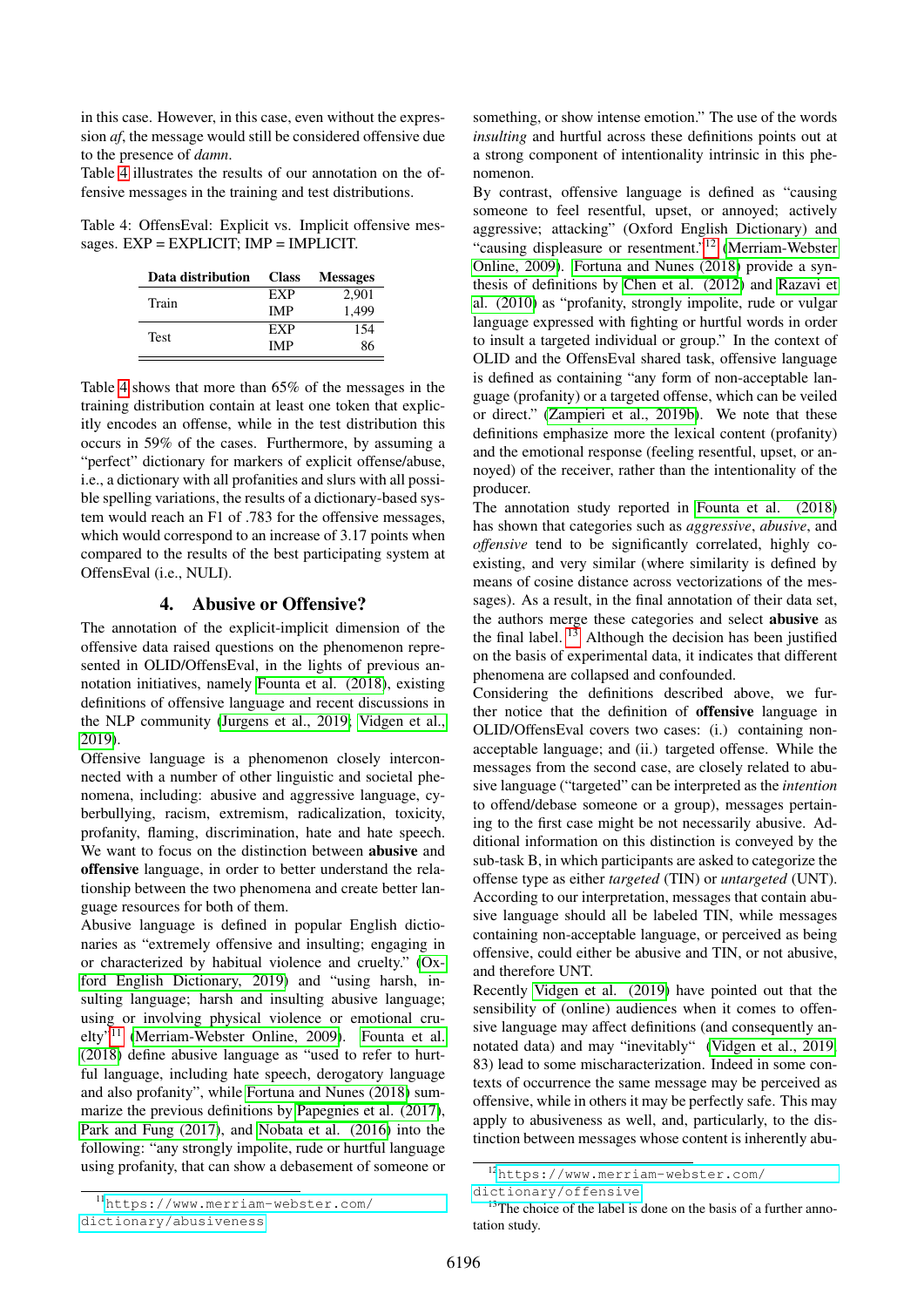sive (and supposedly mainly explicit) and messages whose effect is perceived as abusive (and supposedly mainly implicit). Taking into account the ideas from [Waseem et al.](#page-9-7) [\(2017\)](#page-9-7), we believe that the analysis of [Vidgen et al. \(2019\)](#page-9-10) represents a strong motivation to undergo a systematic, empirical study of the explicit/implicit distinction in offensive and abusive language. Finally, we focus on abusive language because it is a hub of other phenomena that may have a very strong negative impact in society.

## 4.1. The AbuseEval Data Set

Our annotation experiment is an attempt to take into account current reflections and pending issues in the creation of data sets for abusive language detection into a unified framework. In particular, we focus on the following aspects:

- a comprehensive definition of abusive language;
- a distinction between the explicit and implicit levels of expressions of abusive language;
- context of occurrence as a necessary factor for the correct understanding of the abusive content of a message.

Furthermore, we have applied our proposal to an existing and popular data set (OLID/OffensEval) in order to test which suggested parameters are reflected and present in the data. Our aim is not to criticize or reproach the effort and the creators of the data set.

We define abusive language as *hurtful language that a speaker uses to insult or offend another individual or a group of individuals based on their personal qualities, appearance, social status, opinions, statements, or actions*. This might include hate speech, derogatory language, profanity, toxic comments, racist and sexist statements. In this definition, the speaker targets other people, but not himself/herself. Furthermore, they do not quote anyone or present potential abusive content as a statement.

Our definition of abusive language is more comprehensive with respect to those reported in literature, and it attempts to characterize relationships among the various phenomena. We have envisioned each phenomenon as a potential class, and then, we have structured our definition in terms of relationships among classes by taking into account subsumption, intersections, and disjoint relations. In our definition, for instance, the class of offensive language partially overlaps (i.e. non-empty intersection) with abusive language. In particular, we consider only directed offense to targets, being either individuals or groups. As a consequence, we explicitly exclude generic expressions (e.g., use of a profanity in isolation) or untargeted messages from our positive class as their use is not easily interpretable.

We propose a three-way annotation rather than the more common binary one. We are not simply interested in distinguishing between abusive or not abusive messages, but we want to address the degree of explicitness of the abusive message. The access to such information is highly important to reduce bias and dependency of systems on lexical cues in the data. Furthermore, we intend to make available such distinctions, to strengthen the generalisation ability and portability of systems, across different distributions of the same domain, if not also across different platforms. We define our labels as follows:

- (a.) Explicit (abuse): it always has a surface evidence of abuse with respect to a target by means of profanity, performative constructions, imperatives, idioms, adjectives or nouns with a clear negative connotation (for instance, examples [5,](#page-5-0) [6,](#page-5-1) [8\)](#page-5-2);
- (b.) Implicit (abuse): it does not have any surface evidence, abuse can only be suggested or inferred. It can be hidden with sarcasm, metonymy, irony, litotes, euphemism, and inside jokes among other linguistic devices (for instance, examples [12](#page-5-3) [13,](#page-5-4) [14\)](#page-5-5);
- (c.) Not (abusive): this class is used for messages that are not interpretable without additional information about their context of occurrence, or that are actually not abusive.

The definition of the negative class (i.e., Not (abusive)) highlights a difference with respect to literature: we make an explicit reference to interpretability with respect to the context of occurrence. We see this requirement as a strategy to reduce biases in the data, especially when related to a community-accepted jargon or dialect [\(Sap et al., 2019;](#page-9-12) [Davidson et al., 2019\)](#page-8-17). For instance, consider the following messages:

- 3. @USER I miss you bitch!! [OffensEval:train id:85858]
- 4. @USER Nigga we're going next week [OffensEval:train id:72880]

Both examples have been marked as Not (abusive) because of lack of the context of occurrence. In particular, in both cases it is not possible to decide whether the messages are threats to individuals (both signaled by "@USER") or acceptable expressions in specific communities.

## 4.2. Annotation Guidelines

The annotation guidelines have been formulated in terms of a decision tree.  $14$  In this way, we can reduce subjective interpretation from the annotators and, at the same time, help to reconstruct how the annotation decisions have been made, facilitating a more transparent annotation process. However, the decision tree is not exclusive and multiple markers of abusive language could be present in the same message.

The first distinction we make is whether a message is an *utterance* or not. We consider utterances uninterrupted sequences of spoken or written language, grammatical, and fully intelligible, i.e., expressing a meaning and an intention [\(Grice et al., 1975;](#page-8-18) [Strawson, 1964\)](#page-9-13). In other cases,

<span id="page-4-0"></span><sup>14</sup>Available at <http://bit.ly/2PsWRJJ>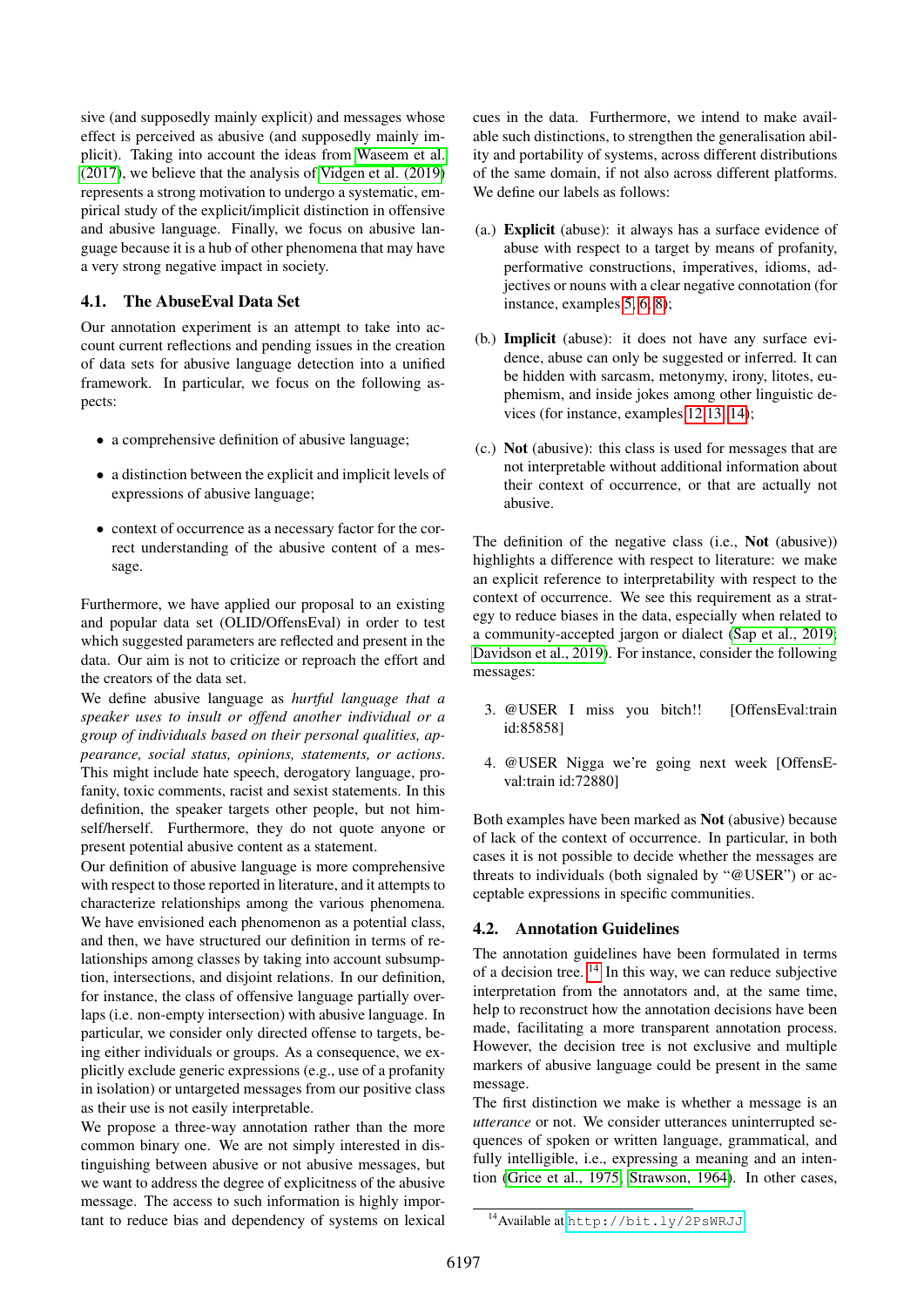and especially in social media platforms, messages are actually composed by unconnected words, hashtags, or unfinished thoughts. These latter cases are not considered utterances and thus are excluded from the annotations. To clarify the difference, consider the following examples, where the first two messages are considered utterances while example [7](#page-5-6) is not. Although, this message may express a meaning, the intention (i.e., being abusive with respect to a target) is not clear, leaving the message ambiguous. [15](#page-5-7)

- <span id="page-5-0"></span>5. @USER @USER @USER He. Is. A. Sociopath. They are incapable of feeling empathy. Period. [OffensEval:train id:10414]
- <span id="page-5-1"></span>6. #Spanish #unjustice vs. #FreedomOfExpression and #HumanRights #Spain is a #fakedemocracy [OffensEval:train id:49138]
- <span id="page-5-6"></span>7. @USER you fucking - [OffensEval:train id:31853]

Notice that even messages that do not qualify as utterances can still be carriers of abusive language. In the context of Twitter messages, as it is in our case, annotators should focus their attention on the presence of hashtags that encode abusive language, otherwise the message should be labelled as not abusive. On the basis of our experience in the annotation of explicit and implicit messages in the original OffensEval data set, messages that carry an abusive content only on the basis of their hashtags must be considered as explicit.

A further distinction concerns the presence of quotes in a message. Although the content of a quote can be abusive, this does not make the message automatically abusive. Quotes can be used to report someone's opinion and the author of the message can use it either to show support or express disagreement. In cases when the abusive content is only inside a quote and there is no other cue of an agreement of the author with respect to that content, we consider the message as not abusive. In all other cases, additional checks must be conducted in order to determine whether the message is ether explicit, implicit, or not abusive.

Profanities are considered as markers of explicit abuse when used in a negative context to debase or target an individual or a group, as illustrated in the following example:

<span id="page-5-2"></span>8. #ThursdayThoughts- FUCK liberals. Forever. [OffensEval:train id:77089]

Further ways of expressing abuse in an explicit way have been identified in the use of performative construction (example [9\)](#page-5-8) or use of imperatives (example [10\)](#page-5-9) in negative contexts. In both examples, we have underlined the target construction.

- <span id="page-5-8"></span>9. @USER @USER SHE IS A FUCKING MESS!! I HATE HER SO MUCH [OffensEval:train id:94169]
- <span id="page-5-9"></span>10. @USER Go to hell! This is NOT Queen for a Day. I believe you less and less with every bit of bullsh\*t you

pull. You're nothing but a lying Demonrat! #MAGA #Trump2020 [OffensEval:train id:77392]

As far as implicit abuse is concerned, we have identified mainly linguistic constructions involving sarcasm, irony and rhetorical questions:

- 11. 4 out of 10 British people are basically full-on racists. 4 out of 10 voters vote for the Conservatives. Coincidence!???!??? [OffensEval:train id:54991]
- <span id="page-5-3"></span>12. @USER @USER Oh you are in England? Your views on gun control stopped mattering in 1776. [OffensEval:train id:54991]
- <span id="page-5-4"></span>13. @USER @USER Wonder how many children he molested [OffensEval:train id:97580]
- <span id="page-5-5"></span>14. @USER Isn't the coalition for gun control headed up by the lady who was turned down for a job because she was a bully? [OffensEval:train id:17971]

## 4.3. Inter-Annotator Agreement and Data

We tested the reliability of the annotation guidelines and definition of abusive language through an inter-annotator agreement study. 100 random messages from the training set of OffensEval were selected and annotated by three annotators [16](#page-5-10) by labelling each message as implicit, explicit or not abusive.

After the first round of annotation, we measured a Fleiss' Kappa = 0.61 indicating substantial agreement [\(Fleiss,](#page-8-19) [1971\)](#page-8-19). Complete agreement was reached on 63 cases out of 100. However, looking at pairwise agreement, asymmetries emerge. Two annotators agreed with each other on 88 cases, while the third agreed with them 67 and 70 times respectively. Following an analysis of the disagreements, three major areas emerged. The first area concerns a specific characteristic of offensive messages, namely their inextricably subjective nature when it comes to the sensibilities of audiences. In lots of cases, we have found the distinction between negative stance and implicitly expressed abuse to be blurred. In example [15,](#page-5-11) the author of the message clearly expresses a negative stance towards gun control using a form of sarcasm. This utterance was labeled implicit by one of the annotators and not (abusive) by the others.

<span id="page-5-11"></span>15. @USER @USER I believe gun control should consist of guarding your firearms from thivery and kids. [OffensEval:train id:42611]

The second substantial amount of disagreement comes from different perceptions of "borderline" profanity and slurs, such as *weirdo* or *blathering*. The abusiveness degree of swear words is contextual [\(Pamungkas et al., 2019\)](#page-8-20) and its perception, or effect [\(Vidgen et al., 2019\)](#page-9-10), may depend on the annotator's background. Finally, the last aspect concerns rhetorical devices such as irony and sarcasm. In these cases, the lack of context of occurrence (i.e., the conversational context) and the need to "unpack" the rhetorical

<span id="page-5-7"></span><sup>&</sup>lt;sup>15</sup>Both endings are perfectly fine, but completely different in their intentions and effects: (a.) "@USER you fucking genius" *vs*. "@USER you fucking idiot".

<span id="page-5-10"></span><sup>&</sup>lt;sup>16</sup>All of the annotators are authors of this paper.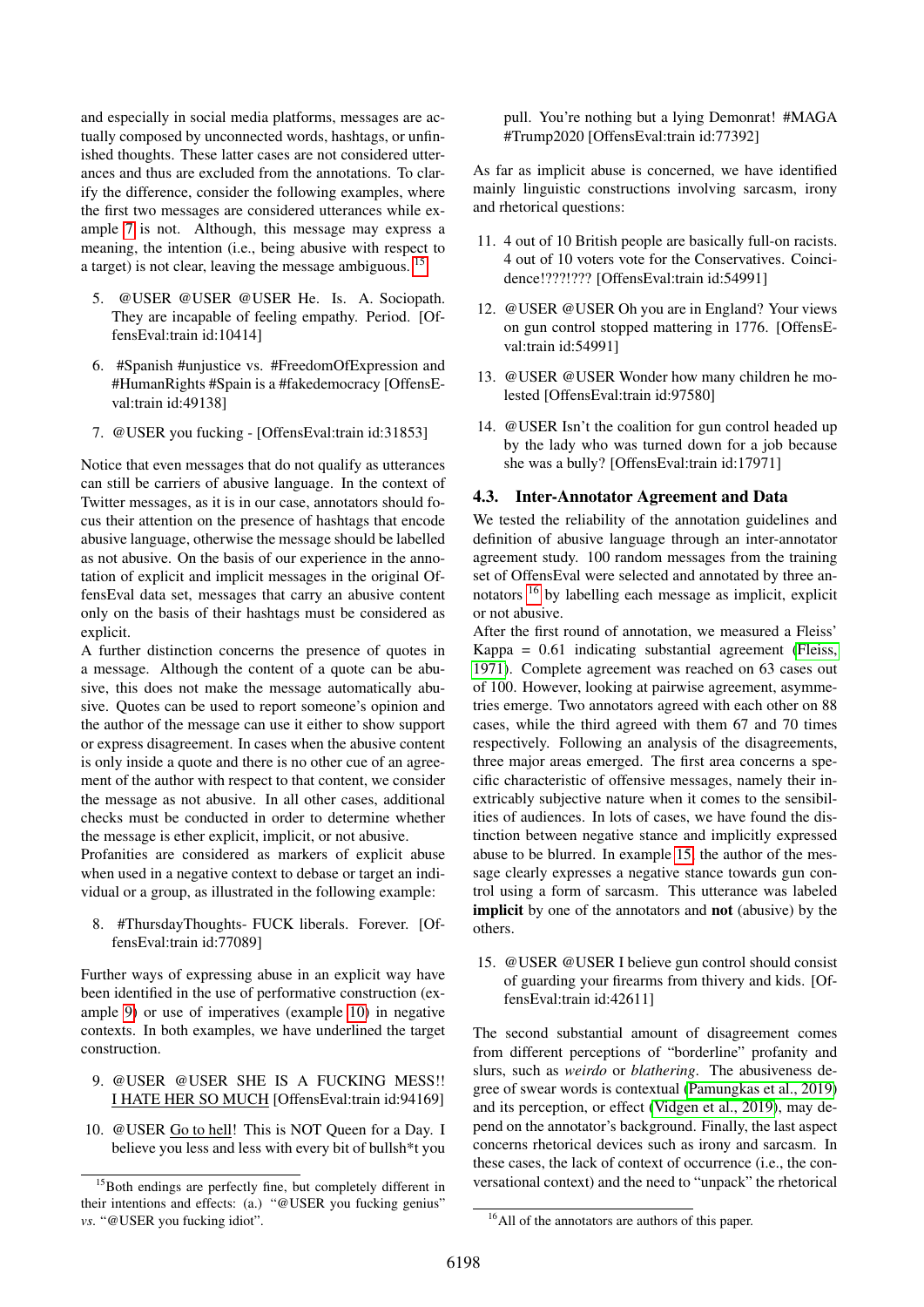expressions to decode their pragmatic meaning introduce noise in the annotation process. After discussion, the annotators performed a second round of annotation on the same set of tweets, achieving a Fleiss' Kappa =  $0.86$ <sup>[17](#page-6-0)</sup> Table [5](#page-6-1) illustrates the statistics of the AbuseEval v1.0 data set. We also report figures for offensive messages (sub-task A) and the target of the offense (sub-task B) from OLID to better compare similarities and difference of the two annotations.

<span id="page-6-1"></span>Table 5: AbuseEval v1.0: annotated data and annotation overlap with OLID/OffensEval. OLID/OffensEval labels:  $OFF = \text{offensive}$ ;  $TIN = \text{target}$ ;  $UTN = \text{not targeted}$ ;  $NOT$  $=$  not offensive. AbuseEval v1.0 labels: EXP  $=$  explicitly abusive; IMP = implicitly abusive; NOTABU = not abusive.

| <b>Data Distribution</b> |               | OFF   | TIN   | UTN            | NOT               |
|--------------------------|---------------|-------|-------|----------------|-------------------|
|                          | EXP           | 2.023 | 1,887 | 136            |                   |
| Train                    | <b>IMP</b>    | 726   | 668   | 58             |                   |
|                          | NOTABU        | 1,651 | 1,321 | 330            | 8,840             |
|                          | EXP           | 106   | 103   | 3              |                   |
| Test                     | <b>IMP</b>    | 72    | 70    | $\mathfrak{D}$ | $\mathbf{\Omega}$ |
|                          | <b>NOTABU</b> | 62    | 40    | 22             | 620               |

As expected, there is a large overlap between the OFF annotation of OffensEval and the EXP annotation of AbuseEval v1.0. However, a surprising amount of instances considered offensive are marked NOTABU in the new resource. Finally, during the AbuseEval v1.0 annotation we found a small but not negligible portion of instances (about 7% in the training set and 2.8% in the test set) that are marked as abusive (EXP or IMP) but also as untargeted. By our definition, instances of abusive language are always targeted.

## 5. AbuseEval: Experiments

In this section, we report on a series of experiments conducted in order to empirically test the content value of the resources introduced in the present work as well as their applications in supervised learning settings.

We used the pre-trained BERT [\(Devlin et al., 2019\)](#page-8-11) model for English (uncased  $L-12$   $H-768$   $A-12$ ), fine-tuned it on different training sets, and applied the fine-tuned models to predict the labels in different classification tasks. In all the experiments we used a standard learning rate of 10<sup>−</sup><sup>5</sup> , a batch size of 16, and a variable number of epochs between 5 and 10. We used the models implemented in the keras bert library.<sup>[18](#page-6-2)</sup> All results are averaged over multiple runs (i.e., 5 different runs).

#### 5.1. Abusive vs. Not Abusive Classification

We first investigated whether the new annotation layer concerning the distinction of abusive vs. non-abusive messages can be effectively learned, thus collapsing the explicit and implicit labels into one abusive class (ABU). We train the model on the AbuseEval training set, comprising the same instances as the OffensEval training set, and test it on the AbuseEval test set. In Table [6](#page-6-3) we report the evaluation in terms of precision (P), recall (R), and macro-average F1 (F1-macro ). We further compare the performance of the classifier to the Dictionary system, introduced in § [3.](#page-2-5)

<span id="page-6-3"></span>Table 6: AbuseEval: Evaluation on the Test set

| Approach   Class |            |                                                                            |      | $R$ F1 (macro)  |
|------------------|------------|----------------------------------------------------------------------------|------|-----------------|
| Dictionary       | NOT<br>ABU | .867                                                                       | .822 | .657            |
|                  |            | .431                                                                       | .516 |                 |
| <b>BERT</b>      |            | NOT $.868 \pm .017$ $.772 \pm .678$<br>ABU $.659 \pm .031$ $.446 \pm .096$ |      | $.716 \pm .034$ |
|                  |            |                                                                            |      |                 |

Although the results are not directly comparable with those reported in Table [3](#page-2-1) on the OffensEval data, we see a drop of the Dictionary approach. This indicates that our annotation actually captures a different phenomenon rather than the mere presence of profanities or slurs that may be perceived (or not) as offensive. In other words, we find that abusive language is captured to a lesser extent by modeling lexical items only, compared to offensive language. Indeed, a more complex system such as our implementation of BERT, is supposedly able to capture higher-level linguistic features. As can be seen, even in its "vanilla" version, it performs better in this task.

#### 5.2. Implicit vs. Explicit Classification

In the second experiment, we test the prediction capability of the BERT model trained on the Implicit/Explicit annotation of OffensEval  $(\S 3)$  and on the same layer as we revised it for AbuseEval  $(\S 4)$ . The task is therefore a threelabel classification. We keep the training/test splits from OffensEval, and train the model for 10 epochs.

<span id="page-6-4"></span>Table 7: Results of the experiments on the Implicit vs. Explicit distinction.

| Data set       | <b>Class</b> | P                                      | R                                               | F1 (macro) |
|----------------|--------------|----------------------------------------|-------------------------------------------------|------------|
| OffensEval IMP | <b>NOT</b>   |                                        | $.868 \pm .023$ $.867 \pm .035$                 |            |
|                |              |                                        | .240 ± .059 .225 ± .156 .614 ± .157             |            |
|                | EXP          |                                        | $.637 \pm .029$ $.671 \pm .028$                 |            |
| AbuseEval IMP  |              | NOTABU $.864 \pm .019$ $.936 \pm .013$ |                                                 |            |
|                |              |                                        | $.234 \pm .086$ $.098 \pm .092$ $.535 \pm .023$ |            |
|                | <b>FXP</b>   |                                        | $.640 \pm .060$ $.509 \pm .135$                 |            |

The results, reported in Table [7,](#page-6-4) show that the prediction of the Implicit class (IMP) is challenging. The limited amount of training data in both data sets is certainly a reason. However we also think that this is an indications of the complexity of the phenomenon. On the contrary, the prediction of explicit instances (EXP) is significantly more stable, despite the lower amount of instances of this class compared to the neutral ones (i.e., both NOT and NOTABU).

#### 5.3. Cross-domain Hate Speech Detection

In this experiment, we explore the usefulness of the AbuseEval annotation in a downstream task, namely hate speech (HS) detection, a particular kind of abusive language. The HatEval shared task at SemEval 2019 provides a benchmark for hate speech (HS) detection systems on English and Spanish Twitter data [\(Basile et al., 2019\)](#page-8-7). We train the BERT model for 5 epochs on the original OffensEval training set, as well as the AbuseEval training set,

<span id="page-6-0"></span><sup>&</sup>lt;sup>17</sup>During the harmonization process, sometimes the initial majority vote was overturned, as in the case of example [15,](#page-5-11) which was labeled implicit in the final version.

<span id="page-6-2"></span><sup>18</sup><https://pypi.org/project/keras-bert/>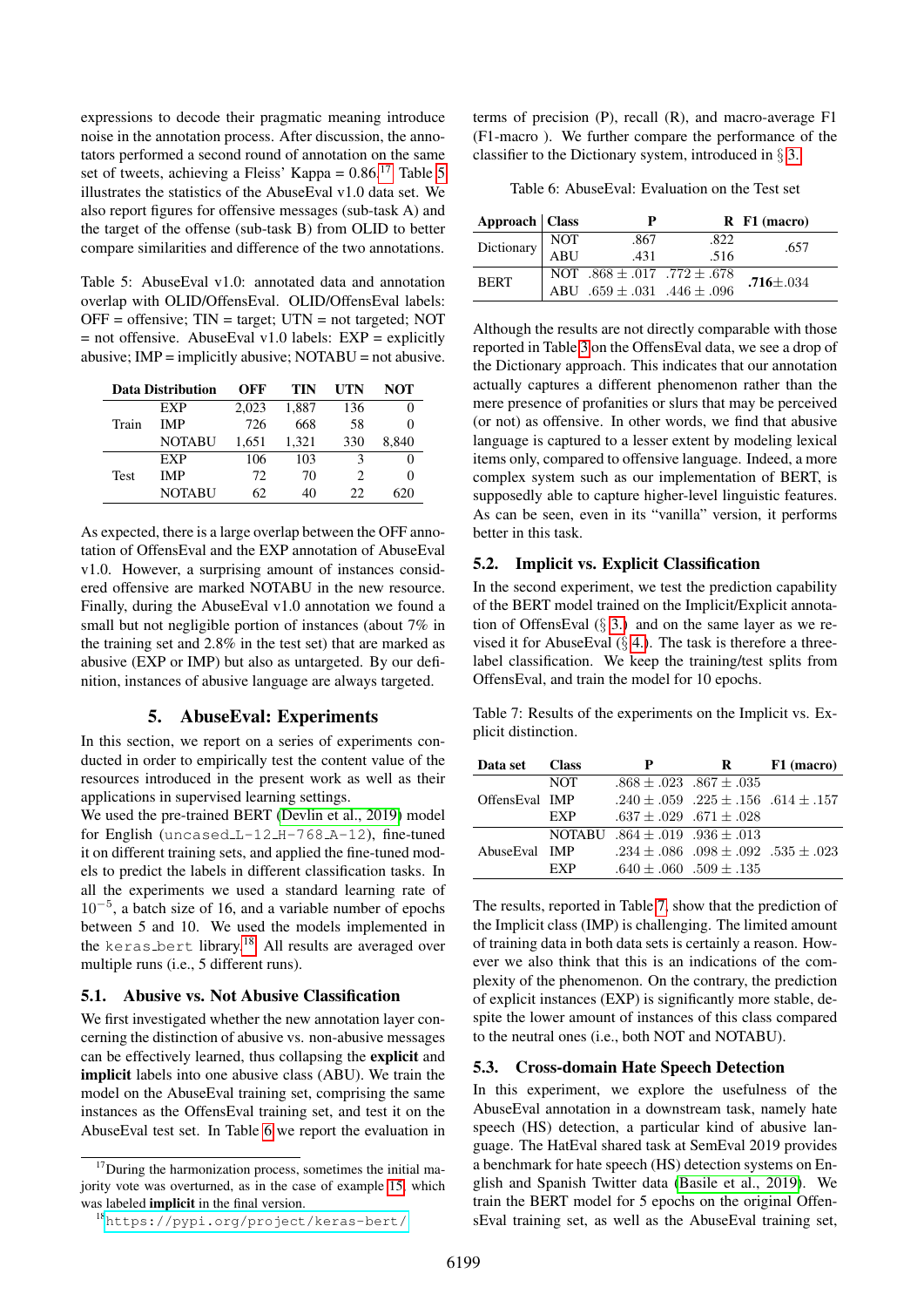and test the model against the official HatEval English test set. We further compare the performance of the same model trained on the official HatEval training set. In order to provide a meaningful comparison, the offensive label of OffensEval and the abusive label of AbuseEval (either IMP or EXP) are mapped to the HS class of HatEval. The model is trained for 5 epochs.

<span id="page-7-0"></span>Table 8: Results of the cross-domain experiments.

| <b>Training set Class</b> |           | P                                   | R | F1 (macro)      |
|---------------------------|-----------|-------------------------------------|---|-----------------|
| HatEval                   |           | NOT $.877 \pm .021$ $.254 \pm .053$ |   | $.514 \pm .033$ |
|                           | <b>HS</b> | $.479 \pm .012$ $.950 \pm .022$     |   |                 |
| OffensEval                |           | NOT $.665 \pm .068$ $.402 \pm .091$ |   | $.528 \pm .016$ |
|                           | <b>HS</b> | $.462 \pm .025$ .712 $\pm .170$     |   |                 |
| AbuseEval                 | NOT.      | $.661 \pm .047$ $.672 \pm .134$     |   | $.591 + .023$   |
|                           | НS        | $.531 \pm .031$ $.510 \pm .182$     |   |                 |

From the results presented in Table [8,](#page-7-0) we draw several considerations. Firstly, the "vanilla" BERT model (i.e., without ad-hoc adjustments to suit the task) is quite competitive: with a macro F1-score of .514, this system would have been ranked 7 out of 71 in the official competition. Training on OffensEval achieves an even higher results. We ascribe this result to the larger amount of training data in OffensEval, which counterbalance the focus being on offensive language rather than hate speech. This also proves the high overlap between the two phenomena as discussed in § [4.](#page-3-4)

Finally, training on AbuseEval yields a significantly higher prediction performance on HatEval than training on OffensEval, both in relative terms (+.063 F1-score) and absolute terms (such system would have been ranked second in the competition). We consider this result as a clear indication that the annotation of AbuseEval indeed captures abusive phenomena (including hate speech) that are missing from the OffensEval dataset, due to its different focus.

## 6. Conclusion and Future Work

This contribution has presented an in-depth analysis of an existing and popular data set for offensive language detection, namely OLID/OffensEval. Following [Wiegand et al.](#page-9-9) [\(2019\)](#page-9-9), we have computed the offensive prior of the messages using a dictionary and observed how messages labelled as offensive are highly skewed towards the presence of explicit markers of offensiveness. As a follow-up step on this aspect, we have enriched OLID/OffensEval by manually annotating offensive messages with explicit and implicit labels. This has shown that ∼65% of the messages in training and ∼ 59% in test are explicit. Such a results calls for a reflection and development of new strategies on how data sets for offensive messages are actually generated. Applying the proposed annotation scheme using crowdsourcing could provide with more varied judgments about what is seen as explicit, implicit, or not abusive language by taking into account native English speakers with different demographics (e.g., educational level, ethnicity, age) [\(Mlade](#page-8-21)nović et al., 2017). Investigation on a sample of 1,000 random messages originally annotated as racist/sexist or hateful from two additional data sets, such as [Waseem and Hovy](#page-9-14) [\(2016b\)](#page-9-14) and HatEval, we found that the majority of them is realised by explicit messages (38% in [Waseem and Hovy](#page-9-14)  $(2016b)$  <sup>[19](#page-7-1)</sup>, and up to 98% in HatEval).

Inspired by current pending issues and on-going debates in the NLP community on data sets and definitions of offensive/abusive language, we propose a newly developed annotation scheme for abusive language classification. In our proposal, the aim is to clearly label the abusive potential of a message (i.e., the intention and/or effect) and, at the same time, the way the abuse is realised, i.e., whether in an explicit or implicit way. One aspect we make clear in our annotation is the need of contextual information: in all cases where the surface content of a message in isolation is not enough to take a decision, either the annotator is able to retrieve the context of occurrence or it should have a more conservative approach and mark the message as not abusive. We have applied our guidelines to the OLID/OffensEval data by refining the existing annotation of (perceived) offensiveness by identifying abusive messages. When compared to the original OLID/OffensEval annotation, we have identified a large portion of messages marked as offensive that do not qualify as abusive. We claim that one shortcoming of the OLID/OffensEval data set is the annotation of every message containing a profanity as offensive. This is particularly dangerous as it may lead to misrepresentations of communities.

We have further validated the annotated data with a series of experiments that have shown how the detection of abusive language, though strictly related to offensive languages, requires more flexible and "language-aware" methods than a simple look-up in a dictionary of profanities or slurs.

We want to advocate three directions for the future. First, data sets for the detection of abusive language phenomena must be contextually grounded: the annotation of a message and of its abusiveness must be conducted with respect to the context of occurrence rather than in isolation. Second, the use of keywords to retrieve potentially abusive messages should be deprecated, and we should collect data from "hateful" users. Some work in this direction has already been done [\(Ribeiro et al., 2018;](#page-9-15) [Mishra et al., 2018;](#page-8-22) [Wiegand et al., 2018b\)](#page-9-4). The idea is that by directly collecting messages from users that are potentially more prone to use abusive/offensive language, we may reduce the bias with respect to explicit expressions of abuse/offense and increase the identification of more complex and implicit expressions of abuse/offense. Third, the use of figurative language and its relationship with abusive/offensive language needs to be further explored and may help in creating a data set that can help to address messages with a strong abusive effect but weak surface forms, as seen in the rhetorical figure litotes (Mitrović et al., 2017), e.g. "He is not the smartest pea in the pod".

# Acknowledgments

The work of V. Basile is partially funded by Progetto di Ateneo/CSP 2016 (*Immigrants, Hate and Prejudice in Social Media*, S1618<sub>L2</sub>BOSC<sub>-01</sub>).

<span id="page-7-1"></span><sup>&</sup>lt;sup>19</sup>Following our annotation guidelines on abusive languages, ∼38% of the sample may actually be interpreted as not abusive/racist/sexist.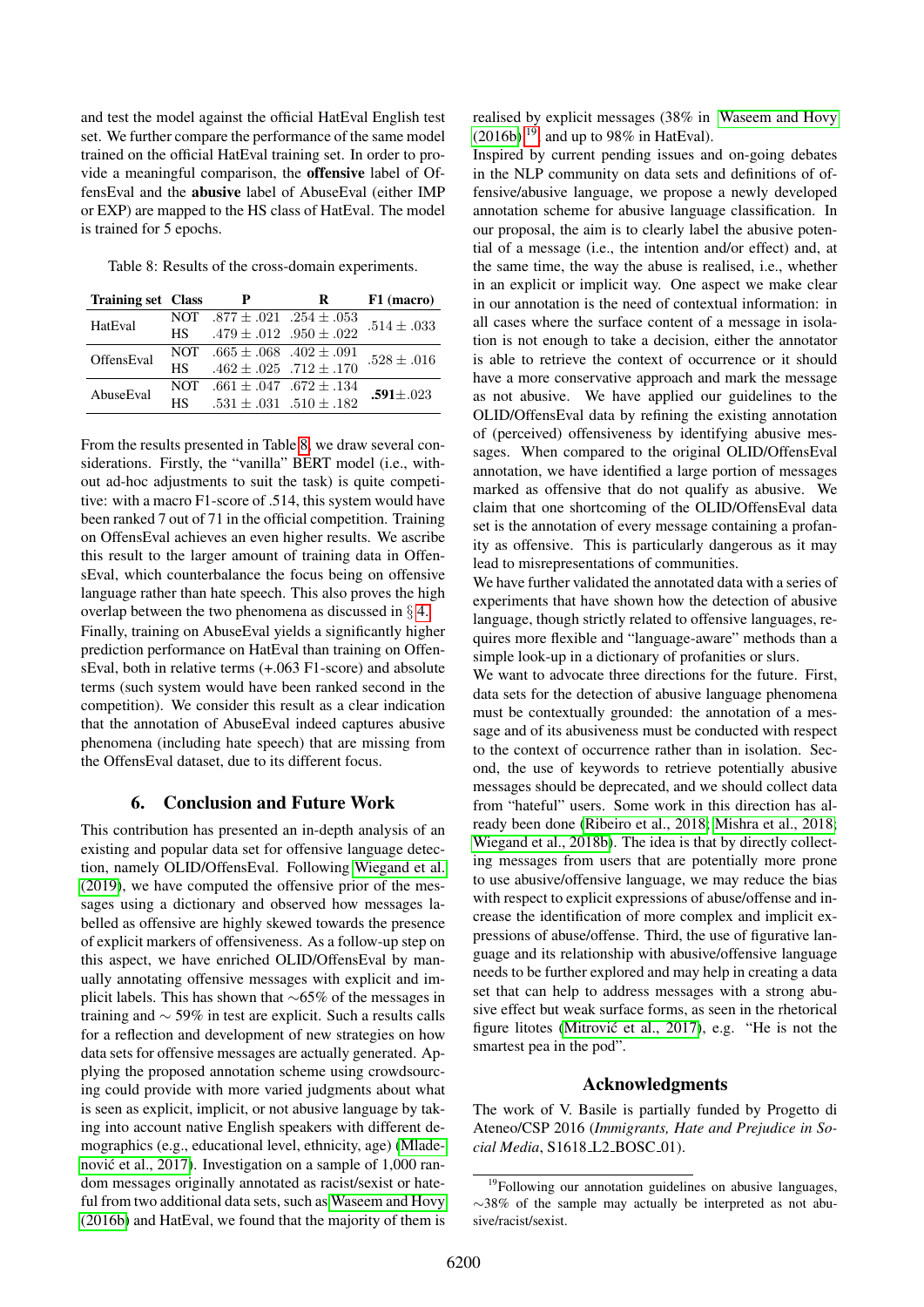#### Appendix: Data Statement - #BenderRule

Language of AbuseEval is English. Medium: Twitter. AbuseEval is created on top of the OLID/OffensEval data set. The complete data statement is available at [http:](http://bit.ly/3ah4Ql8) [//bit.ly/3ah4Ql8](http://bit.ly/3ah4Ql8)

#### 7. Bibliographical References

- <span id="page-8-7"></span>Basile, V., Bosco, C., Fersini, E., Nozza, D., Patti, V., Rangel Pardo, F. M., Rosso, P., and Sanguinetti, M. (2019). SemEval-2019 task 5: Multilingual detection of hate speech against immigrants and women in twitter. In *Proceedings of the 13th International Workshop on Semantic Evaluation*, pages 54–63, Minneapolis, Minnesota, USA, June. Association for Computational Linguistics.
- <span id="page-8-6"></span>Bosco, C., Dell'Orletta, Felice, F. P., Sanuguinetti, M., and Tesconi, M. (2018). Overview of the EVALITA Hate Speech Detection (HaSpeeDe) Task. In Tommaso Caselli, et al., editors, *Proceedings of the 6th evaluation campaign of Natural Language Processing and Speech tools for Italian (EVALITA'18)*, Turin, Italy. CEUR.org.
- <span id="page-8-16"></span>Chen, Y., Zhou, Y., Zhu, S., and Xu, H. (2012). Detecting offensive language in social media to protect adolescent online safety. In *Proceedings of the 2012 ASE/IEEE International Conference on Social Computing and 2012 ASE/IEEE International Conference on Privacy, Security, Risk and Trust*, SOCIALCOM-PASSAT '12, pages 71–80, Washington, DC, USA. IEEE Computer Society.
- <span id="page-8-17"></span>Davidson, T., Bhattacharya, D., and Weber, I. (2019). Racial bias in hate speech and abusive language detection datasets. In *Proceedings of the Third Workshop on Abusive Language Online*, pages 25–35, Florence, Italy, August. Association for Computational Linguistics.
- <span id="page-8-11"></span>Devlin, J., Chang, M.-W., Lee, K., and Toutanova, K. (2019). BERT: Pre-training of deep bidirectional transformers for language understanding. In *Proceedings of the 2019 Conference of the North American Chapter of the Association for Computational Linguistics: Human Language Technologies, Volume 1 (Long and Short Papers)*, pages 4171–4186, Minneapolis, Minnesota, June. Association for Computational Linguistics.
- <span id="page-8-19"></span>Fleiss, Joseph., L. (1971). Measuring nominal scale agreement among many raters. *Psychological Bulletin*, 76(5):378–382.
- <span id="page-8-8"></span>Fortuna, P. and Nunes, S. (2018). A survey on automatic detection of hate speech in text. *ACM Computing Surveys (CSUR)*, 51(4):85.
- <span id="page-8-3"></span>Founta, A. M., Djouvas, C., Chatzakou, D., Leontiadis, I., Blackburn, J., Stringhini, G., Vakali, A., Sirivianos, M., and Kourtellis, N. (2018). Large scale crowdsourcing and characterization of twitter abusive behavior. In *Twelfth International AAAI Conference on Web and Social Media*.
- <span id="page-8-18"></span>Grice, H. P., Cole, P., and Morgan, J. (1975). Speech acts: Syntax and semantics.
- <span id="page-8-4"></span>Ibrohim, M. O. and Budi, I. (2019). Multi-label hate speech and abusive language detection in indonesian twitter. In *Proceedings of the Third Workshop on Abusive Language Online*, pages 46–57.
- <span id="page-8-0"></span>Jurgens, D., Hemphill, L., and Chandrasekharan, E. (2019). A just and comprehensive strategy for using NLP to address online abuse. In *Proceedings of the 57th Annual Meeting of the Association for Computational Linguistics*, pages 3658–3666, Florence, Italy, July. Association for Computational Linguistics.
- <span id="page-8-2"></span>Kennedy, G., McCollough, A., Dixon, E., Bastidas, A., Ryan, J., Loo, C., and Sahay, S. (2017). Technology solutions to combat online harassment. In *Proceedings of the First Workshop on Abusive Language Online*, pages 73–77.
- <span id="page-8-5"></span>Kumar, R., Ojha, A. K., Malmasi, S., and Zampieri, M. (2018). Benchmarking aggression identification in social media. In *Proceedings of the First Workshop on Trolling, Aggression and Cyberbullying (TRAC-2018)*, pages 1–11, Santa Fe, New Mexico, USA, August. Association for Computational Linguistics.
- <span id="page-8-10"></span>Liu, P., Li, W., and Zou, L. (2019). NULI at SemEval-2019 task 6: Transfer learning for offensive language detection using bidirectional transformers. In *Proceedings of the 13th International Workshop on Semantic Evaluation*, pages 87–91, Minneapolis, Minnesota, USA, June. Association for Computational Linguistics.
- <span id="page-8-13"></span>Merriam-Webster Online. (2009). Merriam-Webster Online Dictionary.
- <span id="page-8-22"></span>Mishra, P., Del Tredici, M., Yannakoudakis, H., and Shutova, E. (2018). Author profiling for abuse detection. In *Proceedings of the 27th International Conference on Computational Linguistics*, pages 1088–1098.
- <span id="page-8-23"></span>Mitrović, J., O'Reilly, C., Mladenović, M., and Handschuh, S. (2017). Ontological representations of rhetorical figures for argument mining. *Argument & Computation*, 8:267–287.
- <span id="page-8-21"></span>Mladenović, M., Krstev, C., Mitrović, J., and Stanković, R. (2017). Using lexical resources for irony and sarcasm classification. In *Proceedings of the 8th Balkan Conference in Informatics, BCI 2017, Skopje, Macedonia, September 20 - 23, 2017*, pages 13:1–13:8. ACM.
- <span id="page-8-1"></span>Nobata, C., Tetreault, J., Thomas, A., Mehdad, Y., and Chang, Y. (2016). Abusive language detection in online user content. In *Proceedings of the 25th International Conference on World Wide Web*, WWW '16, pages 145– 153, Republic and Canton of Geneva, Switzerland. International World Wide Web Conferences Steering Committee.
- <span id="page-8-12"></span>Oxford English Dictionary. (2019). Oxford English Dictionary Online.
- <span id="page-8-20"></span>Pamungkas, E. W., Basile, V., and Patti, V. (2019). Stance classification for rumour analysis in twitter: Exploiting affective information and conversation structure. *CoRR*, abs/1901.01911.
- <span id="page-8-14"></span>Papegnies, E., Labatut, V., Dufour, R., and Linarès, G. (2017). Detection of abusive messages in an on-line community. In *CORIA*.
- <span id="page-8-15"></span>Park, J. H. and Fung, P. (2017). One-step and two-step classification for abusive language detection on twitter. *CoRR*, abs/1706.01206.
- <span id="page-8-9"></span>Pedersen, T. (2019). Duluth at SemEval-2019 task 6: Lexical approaches to identify and categorize offensive